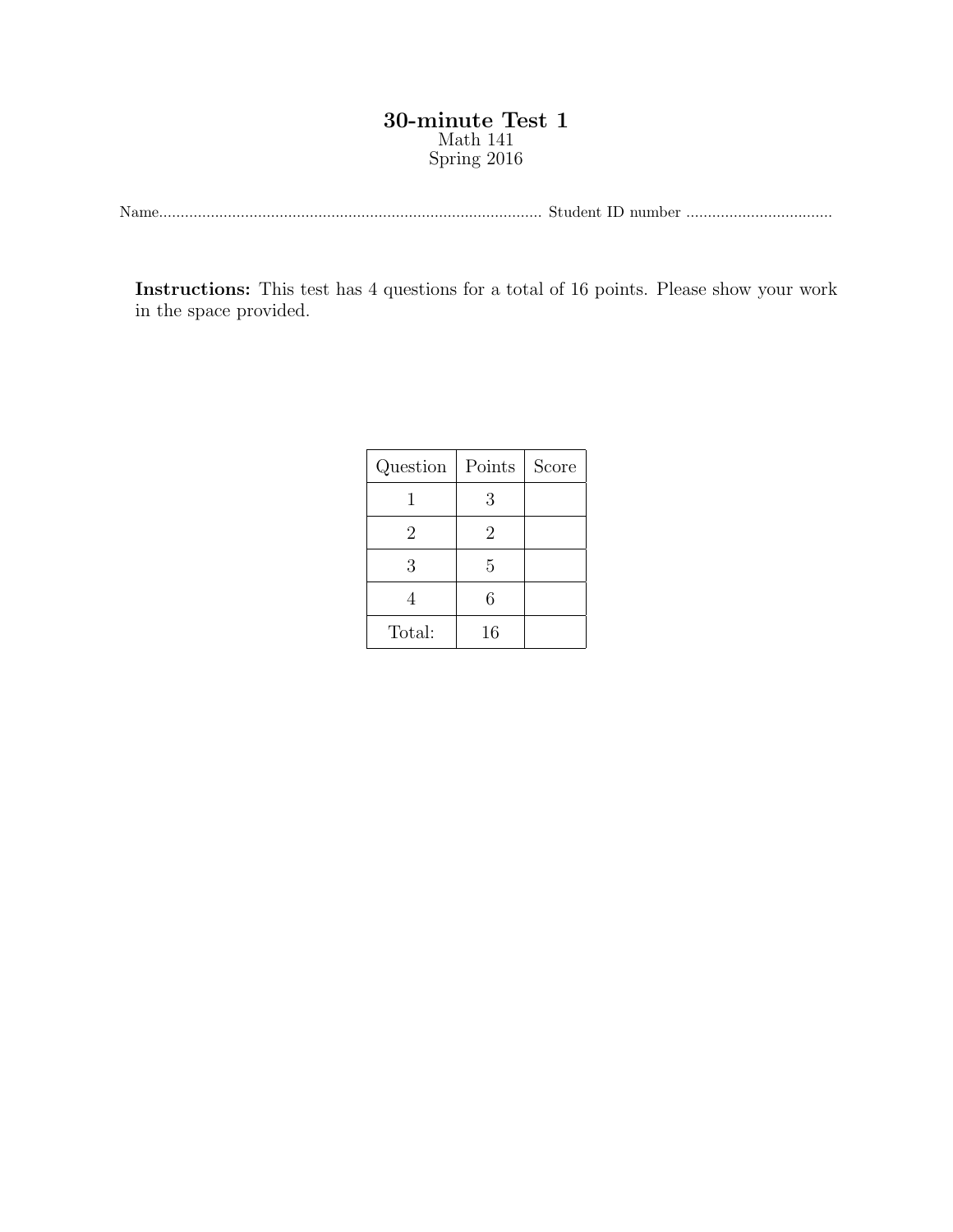1. (3 points) Let X and Y be manifolds. A function  $f: X \to Y$  is called a *local diffeomor*phism if...

for each point  $x \in X$ , there is a neighborhood U of x in X, and a neighborhood V of  $f(x)$  in Y such that the restriction of f to U is a diffeomorphism onto V.

alternatively, you can say "... an open set U in  $\mathbb{R}^n$  containing x, and an open set V in  $\mathbb{R}^m$  containing  $f(x)$ , such that the restriction of f to  $U \cap X$  is a diffeomorphism onto  $V \cap Y$ ".

- 2. (2 points) Let X and Y be manifolds, and let  $f: X \to Y$  be a smooth map.
	- a) Let  $x \in X$ . The derivative  $df_x$  is a function from  $T_x(X)$  to  $T_{f(x)}(Y)$
	- b) f is called a *submersion* at x if  $df_x$  is surjective

3. (a) (3 points) Let  $f : \mathbb{R}^3 \to \mathbb{R}$  be given by  $f(x, y, z) = xyz$ . Show that  $f^{-1}(1)$  is a submanifold of  $\mathbb{R}^3$ .

By the theorem about pre-images, we just need to show that 1 is a regular value of  $f$ , i.e. that  $df_p$  is surjective at every point p with  $f(p) = 1$ . Let  $p = (x, y, z) \in f^{-1}(1)$ . Then  $xyz = 1$ , so in particular x and y and z are all nonzero. Now  $df_p = (yz, xz, xy)$ which is surjective since  $yz$ ,  $xz$  and  $xy$  are all nonzero. Thus, 1 is a regular value.

(b) (2 points) Describe the linear subspace of  $\mathbb{R}^3$  that is the tangent space to  $f^{-1}(1)$  at the point  $(1, 1, 1)$ . The tangent space is the kernel of the derivative  $df_p$  at  $p = (1, 1, 1, ...)$ . Since  $df_p = (1, 1, 1)$ , its kernel is spanned by the vectors  $(1, -1, 0)$  and  $(1, 0, -1)$ .